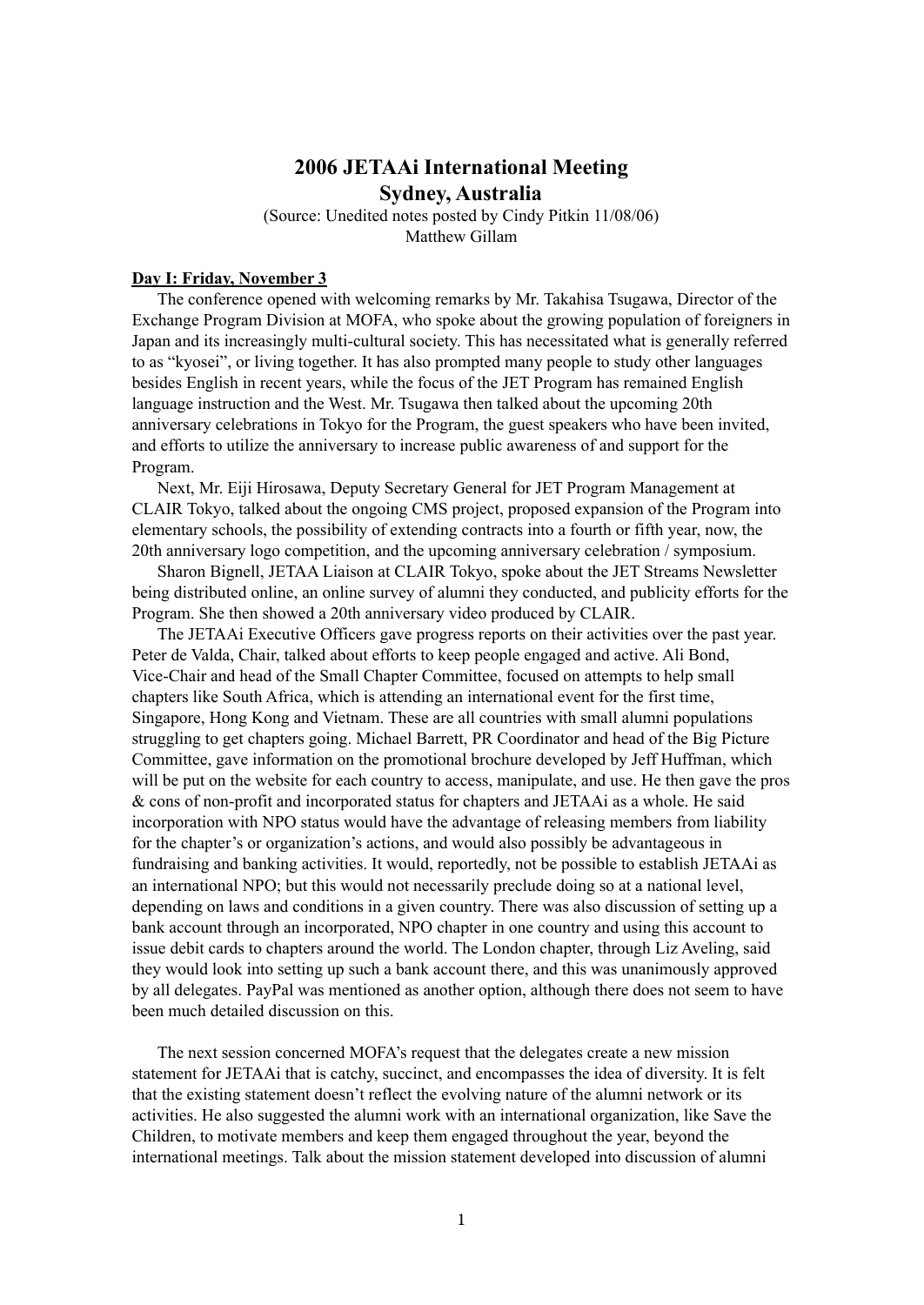participation in promotion of and recruitment for the JET Program.

After a brief session in which each delegate expressed their hopes and goals for the meeting, they then each reported on issues and activities in their home countries:

- $\diamond$  Joseph Luk (Canada) talked about the Canadian conference and individual chapter activities.
- $\diamond$  Shannan Spisak and Shannon Quinn (USA) talked about the US conference, and about frustration with situations where country reps cannot attend national and/or international conferences.
- ✧ Marie-Louise Siddle (New Zealand) talked about the regional conference held in Canberra from October  $22<sup>nd</sup>$  to the  $24<sup>th</sup>$  (which she could not attend) and various chapter activities.
- ✧ Yvonne Chu-Kit (France) told about the European Conference held in March, with eight chapters attending from the UK, Scotland, Northern Ireland, Germany, France, South West England, and London. Among other things, they reportedly brainstormed on the 20<sup>th</sup> anniversary commemorations, conducted a review of the JET Program, and agreed to cooperate on a regional photo exhibit project.
- $\Diamond$  Lee Eon Yong (South Korea) reported on the Asian Regional Conference, held in Korea this year, and attended by Russia, East and West Japan, China and, of course, Korea. The conference was held in Japanese, but language seems to be a major obstacle in working among these countries and with the wider alumni community. Difficulties in liaising with the Chinese government and in possibly holding a conference there were also discussed.
- ✧ Cristina Izumi Sagara (Brazil) talked about the difficulties faced by the alumni in Brazil, given that they are so spread out and that so many Brazilians remain in Japan after finishing JET. They are, however, making effective use of Yahoo.groups, and have been active in recruiting and interviewing new participants. They plan to be heavily involved in celebrations for the Centenary of Japanese Immigration to Brazil in 2008.
- $\diamond$  Janet Crick (Jamaica) spoke about the activities of the alumni in Jamaica who, like Brazil are a smaller chapter with many alumni who choose to remain in Japan after leaving the Program. They are active in promoting and recruiting, besides holding events, and are hoping to link up with alumni in Tobago and around the Caribbean, if possible. She reported that there are more applicants for the Program than the embassy can handle.
- $\diamond$  Mary Evans, representing South Africa at its first ever international meeting, talked about the difficulties faced by alumni there with reverse culture shock and how the chapter is trying to help them, and help Japanese students who come to study and suffer from frustration and problems there. They are also working to increase public awareness and understanding of the Program, and conduct pre-departure and reentry seminars.
- $\diamond$  Charis Hughes (Ireland) spoke about benefiting from participation in the regional conference and about resuscitating the chapter, which had lain dormant for a couple of years.
- $\Diamond$  Elizabeth Aveling (UK) also spoke about the benefits of the regional conference, especially given the limitations of JETAAi's work in supporting the numerous smaller countries with few alumni who have no representation on the international level.

Mr. Shinichi Ono presented CLAIR's proposal for the development of a virtual "*kenjinkai*"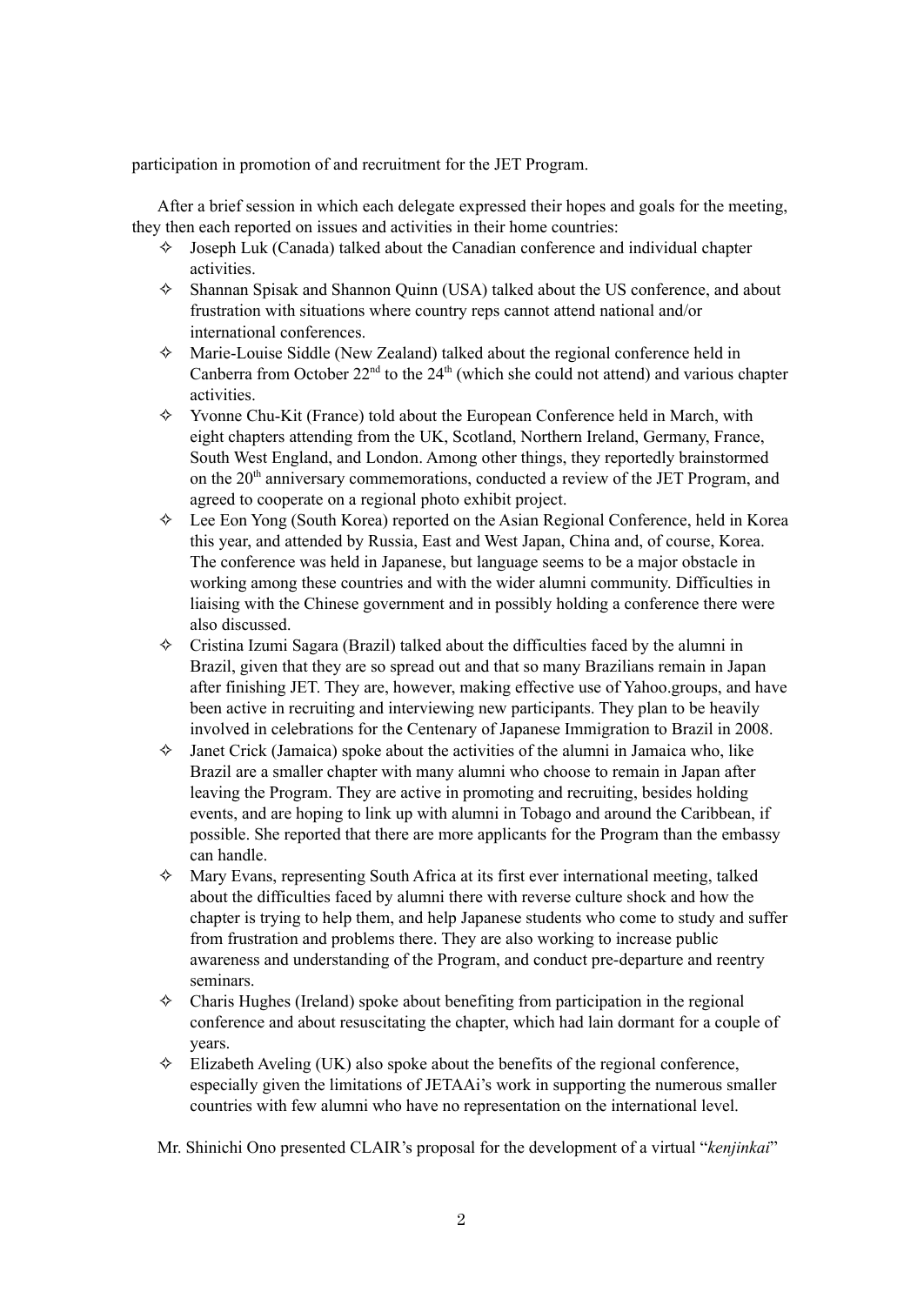(prefecture association) for alumni. This would be an online resource for alumni organized by where they worked while in Japan, allowing them to network with other alumni from that prefecture, to keep in touch with their communities there, and allowing new JETs to contact their 'sempai' before leaving for their new teaching positions.

Various ideas were discussed for alumni contributions to the  $20<sup>th</sup>$  anniversary commemorations, although there seems to have been some difficulty agreeing on what might be an appropriate type of activity. Ideas included working with children in some way, holding a photo competition, publishing manga, a book, or short stories relating to the Program, and holding a 24 hour, around-the-world karaoke party for all the alumni.

## **Day II: Saturday, November 4 th**

Day two began with a session on the CMS project led by Ali Bond, since no members of the CMS team could attend the meeting. After she gave some background on the development of the project, the group watched a video presentation from Paul Donovan and Paul Reid. This was followed by a Q&A session.

The first main point of concern to delegates was how to encourage alumni to sign up for the new system when they have already registered on the CLAIR database and their own chapter websites. This matter is particularly worrisome given concerns that each chapter's Grant-in-aid will be calculated based on their membership list on the CMS. Mr. Ono, of CLAIR, said it would be a long time before CLAIR begins to use the CMS registry in the Grant-in-aid process, so it should not be an immediate concern. Ideas were discussed for motivating members to register on the new system, including providing lifetime email addresses, emphasizing the ability to network with other alumni, and providing access to stored files and other information pertaining to JETAA matters. Peter de Valda explained that the CMS is like a 'link farm', or directory to other websites. Liz Aveling discussed its potential benefit to prospective and new JETs, who can readily find information on the Program and on living and working in Japan.

The second big concern was how CLAIR would work with the chapters to integrate the CMS into the Grant-in-aid process, and how soon this might happen. One question here was how much information a chapter member would have to provide in order to be counted as a member qualifying for Grant-in-aid. A recurring question throughout was whether chapters and CLAIR could just transfer names from their existing databases to the new system, and it was explained (again) that this is legally prohibited by the privacy laws of each country.

Paul Reid provided answers to some questions (via email / online?), discussing and confirming the points above in more detail, and giving information on how the system will also become the Web server for the chapter websites, at no cost, should their chapter executives choose to do so.

A list of possible resources to be posted on the CMS was created, including chapter and country reports, pre-departure handbooks, Top Tips for new JETs, calendars, and a Grant-in-aid guide.

Next came the Parliamentary Session. Bylaw amendments were discussed. However, they were not immediately voted upon due to the fact that they were not provided to the delegates prior to the meeting. [As of this writing, there is no list of proposed amendments available. mwg. 11/06] Of the 15 proposed amendments, no objections were made to 13 of them, although discussion was held on #10, concerning the need to reschedule Country Rep elections giving consideration to regional and international conferences/meetings, and on #15, concerning terms